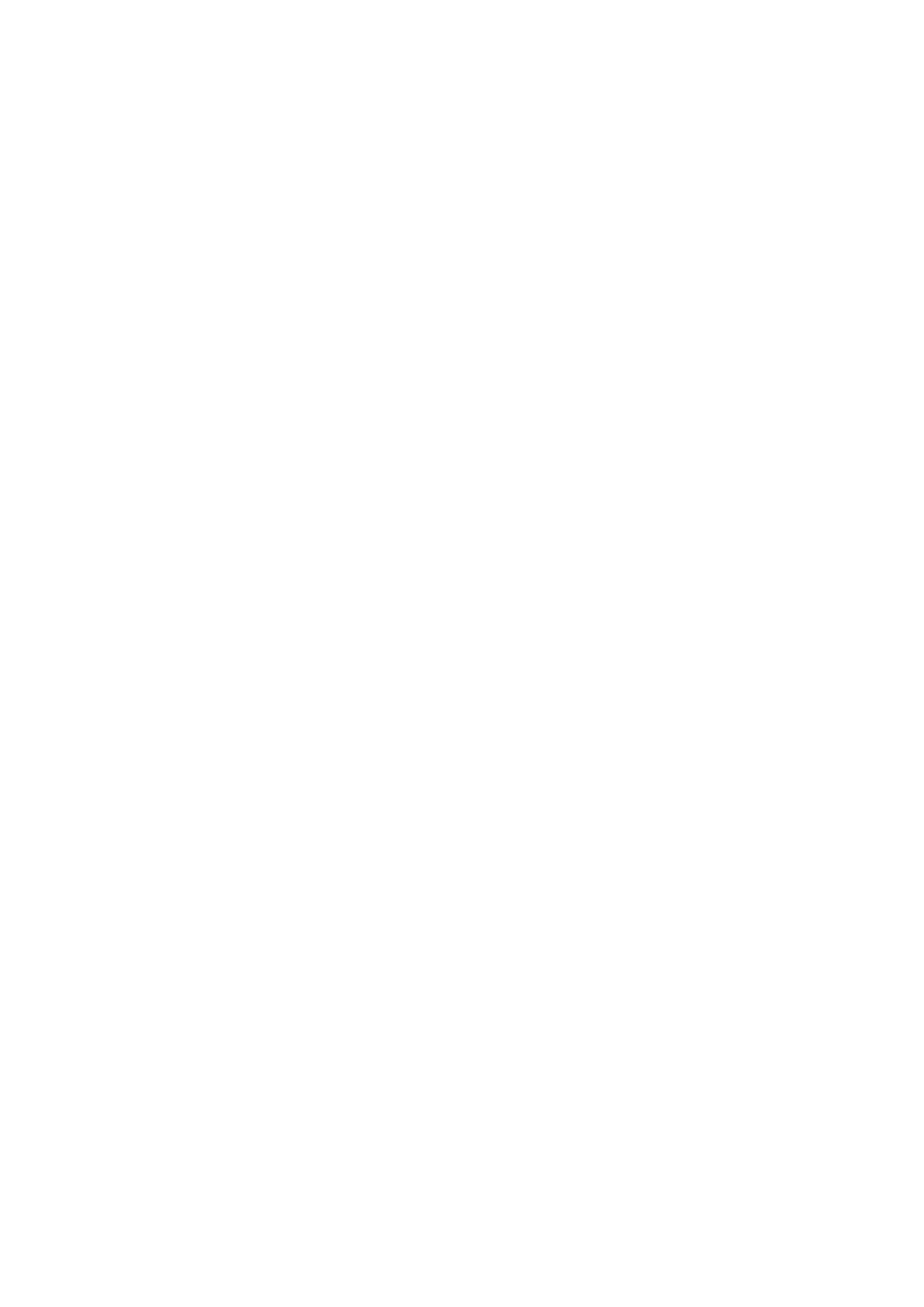| <b>Designation</b>      | Actuator for control in the entire<br>combustion technology, without zero flow                                           |  |  |
|-------------------------|--------------------------------------------------------------------------------------------------------------------------|--|--|
| <b>DN</b>               | 40  200, reduction by 2 nominal diameters possible                                                                       |  |  |
| Gas type                | for flue gas or air damper                                                                                               |  |  |
|                         | Stainless steel version suitable for biogas up to max. 0.1% $H2S$ by vol-<br>ume.                                        |  |  |
|                         | The gas must be dry under all circumstances and must not condense.                                                       |  |  |
| <b>Test basis</b>       | DIN EN 13611:2019 and DIN EN161:2013                                                                                     |  |  |
| Operating pressure max. | 500 mbar                                                                                                                 |  |  |
| Drive type              | can be used for electric actuator 668M2006, 668M2020, 668M2040<br>with inner square 11.1x11.1 mm / 0.44x0.44" in (IVK11) |  |  |
| Adjusting speed         | max. 5 s/90°                                                                                                             |  |  |
| Position indicator      | since the damper does not have a position indicator, we recommend<br>using an actuator with position indicator (POS1)    |  |  |
| Mounting position       | horizontal to vertical, not hanging downwards                                                                            |  |  |
|                         | $\odot$<br>$\odot$<br>$\odot$<br>$\odot$                                                                                 |  |  |
| Version                 | butterfly disc without limit stop                                                                                        |  |  |
| Flow rate               | non linear                                                                                                               |  |  |

| <b>Designation</b>   | Actuator for control without zero flow in the entire<br>combustion technology                                                                              |
|----------------------|------------------------------------------------------------------------------------------------------------------------------------------------------------|
| Mounting             | Intermediate flange damper clamp-in design                                                                                                                 |
| Mounting of tubing   | Intermediate flange damper - for clamping between flange PN6PN40 accord-<br>ing to EN 1092-1.                                                              |
|                      | For pressure stages PN10  PN40, mounting sleeves are enclosed with the<br>damper to help with mounting.                                                    |
| Mounting of actuator | No separate connector/console is needed. The console is a component of the<br>damper.<br>Delivery including mounting material, without flange seal         |
|                      | If no actuator with square drive 11.1x11.1 mm / 0.44x0.44" in is available, the flue<br>gas/air damper can also be mounted on actuators with output shaft. |

| Flue gas/air damper 668M2205 |                        |
|------------------------------|------------------------|
| Housing material             | grey cast iron         |
| Damper shaft material        | stainless steel 1.4305 |
| Damper disc material         | stainless steel 1.4301 |
| Shaft seal                   | graphite               |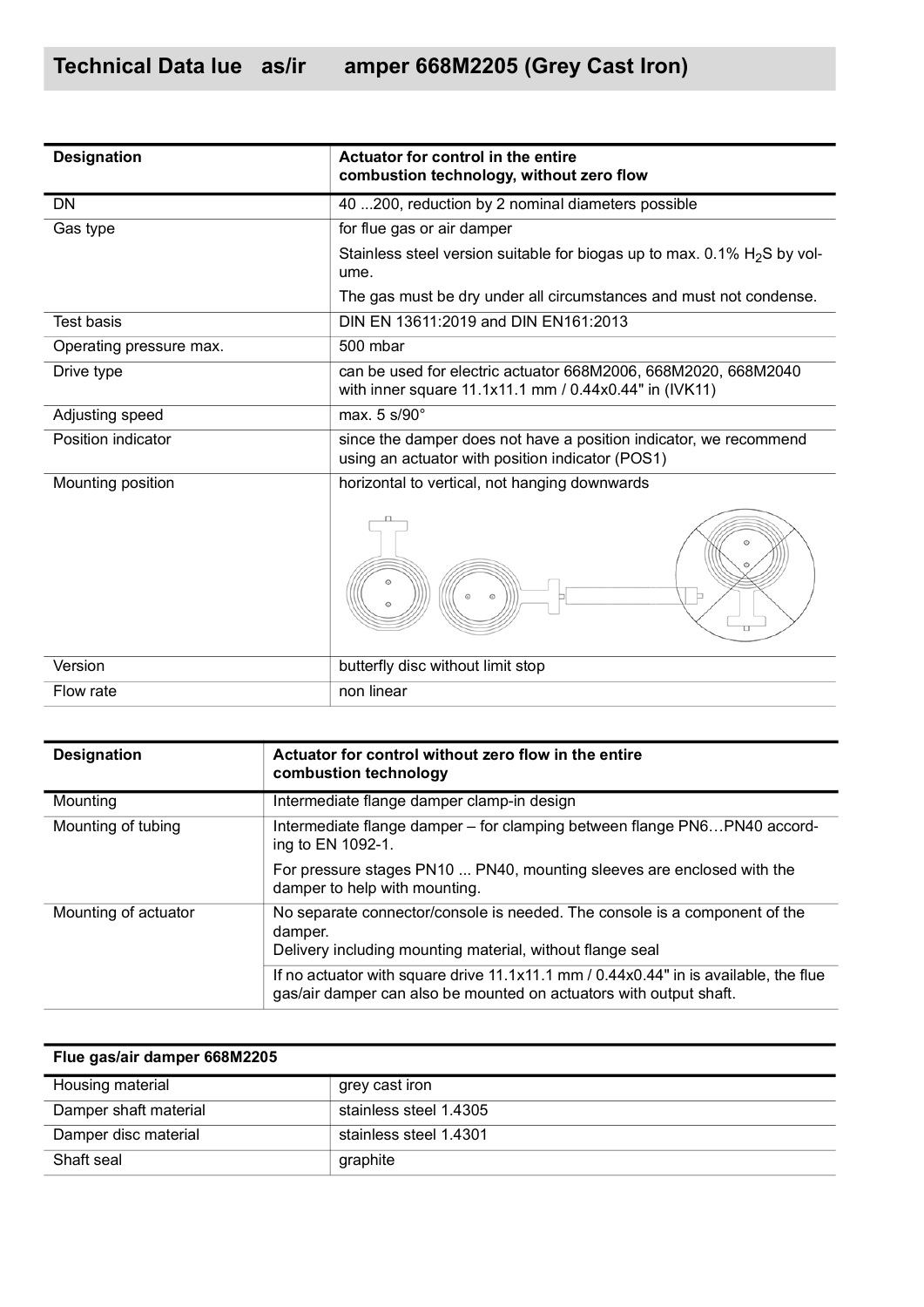| Environmental conditions flue gas/air damper 668M2205 (grey cast iron housing) |                                  |                             |                                                          |  |  |
|--------------------------------------------------------------------------------|----------------------------------|-----------------------------|----------------------------------------------------------|--|--|
| <b>Operation</b>                                                               | permissible<br>temperature range | $-20$ +450 °C / -4  +842 °F | (with temperature barrier,<br>length 100 mm / 3.94" in ) |  |  |
| <b>Transport</b>                                                               | permissible<br>temperature range | $-20$ +60 °C / -4  +140 °F  |                                                          |  |  |
| <b>Storage</b>                                                                 | permissible<br>temperature range | $-20$ +60 °C / -4  +140 °F  |                                                          |  |  |

### *NOTICE*

The limits of the technical data must be strictly adhered to.

### *NOTICE*

The flue gas/air damper is not suitable for pure hydrogen (> 98 %) or pure oxygen.



*Fig. 3 Flue gas/air damper mounted on actuator 668M20... with Internal square*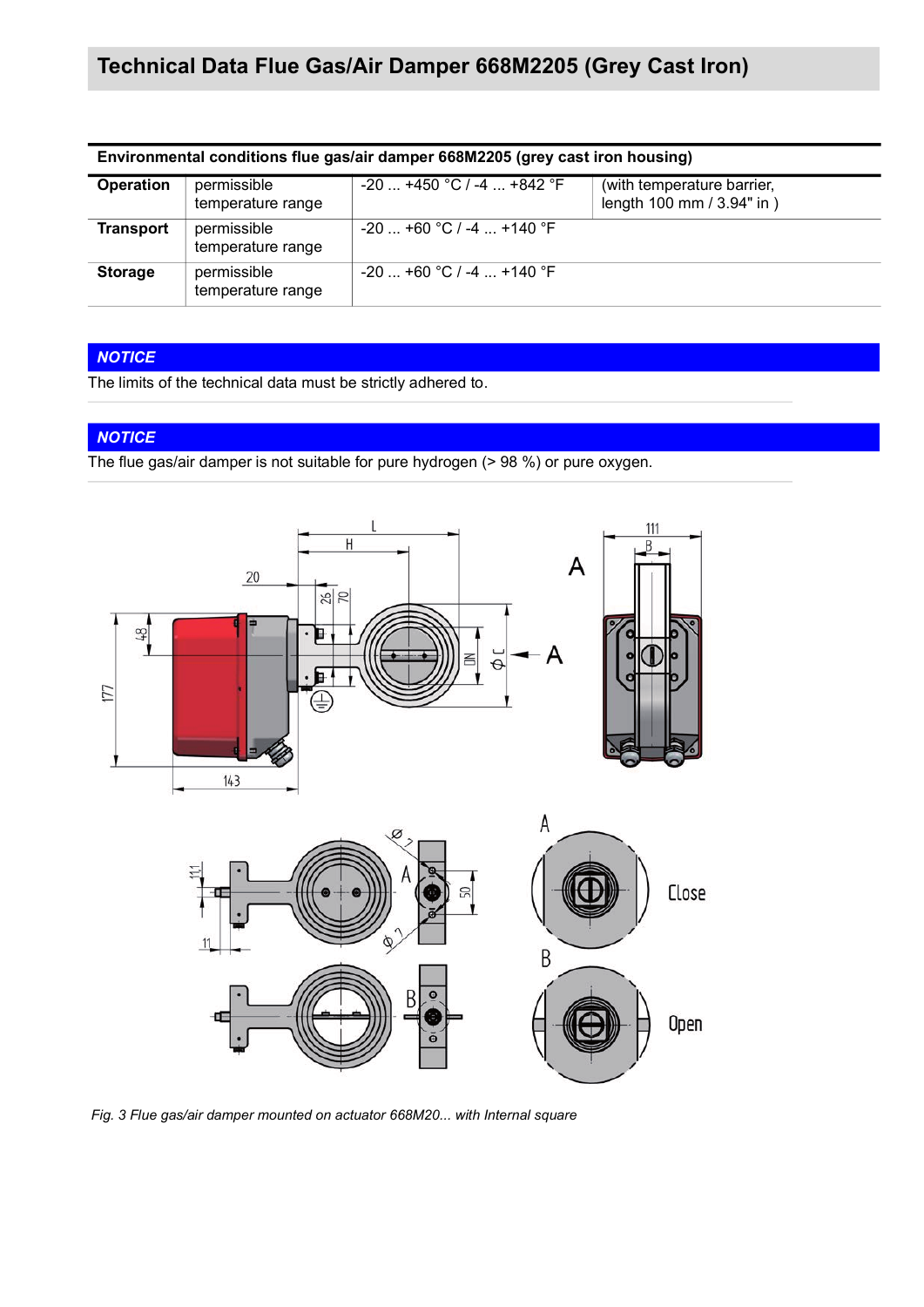

*Fig. 4 Flue gas/air damper with console and coupling mounted on actuator controlled by BT300 662R500..., with output shaft*



*Fig. 5 Flue gas/air damper with console and coupling mounted on actuator 20 Nm 662R2111, with output shaft*



*Fig. 6 Flue gas/air damper with console and coupling mounted on actuator Ex 662R214..., with output shaft*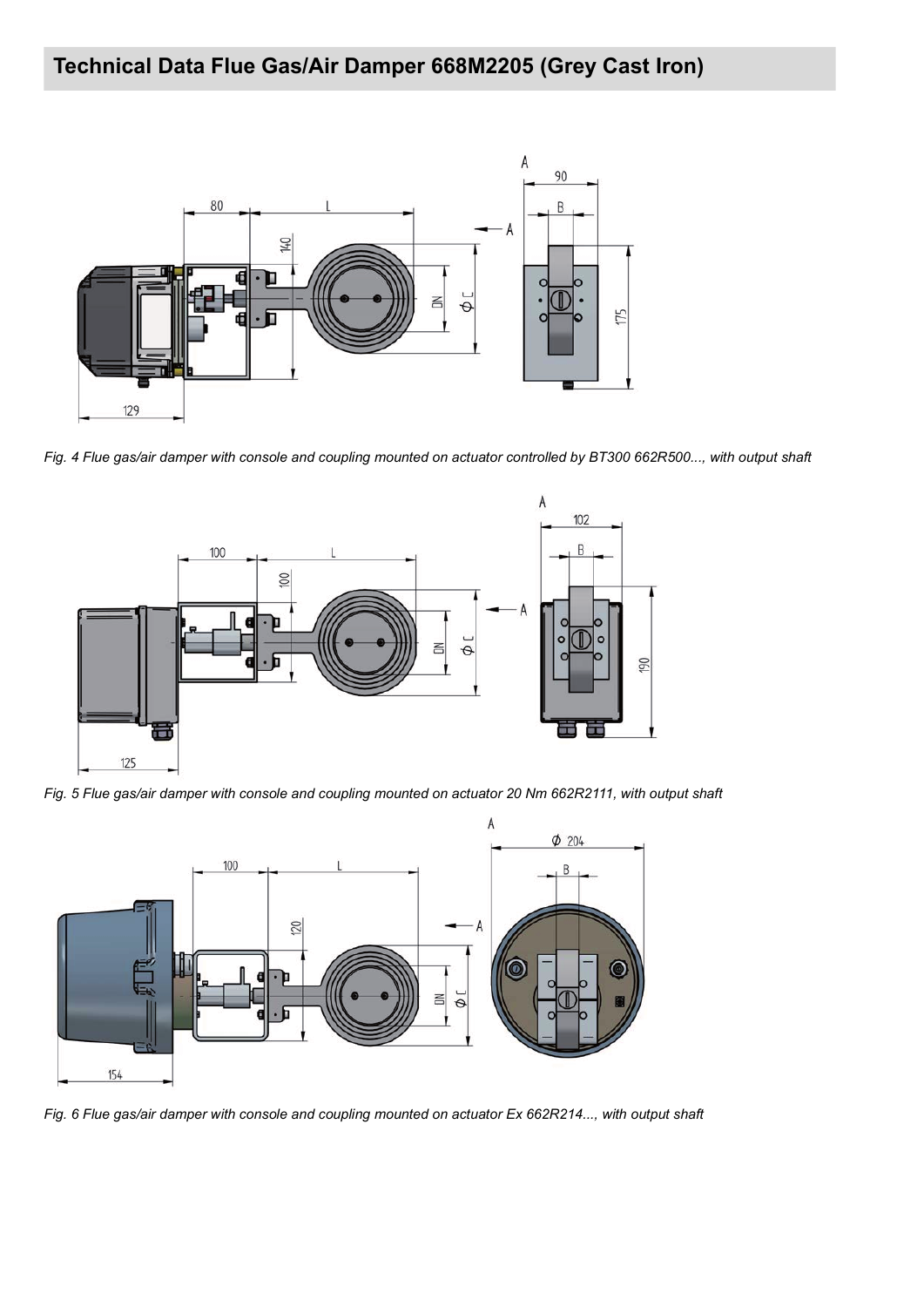| Type not linear     | <b>DN</b> | L<br>(mm" in) | ØC<br>(mm" in) | B<br>(mm" in) | Weight<br>(kg/lb) | <b>Material</b> |
|---------------------|-----------|---------------|----------------|---------------|-------------------|-----------------|
| 668M2200/040/  /B30 | 40        | 155/6.10      | 87/3.43        | 30/1.18       | 0.7/1.54          | Aluminium       |
| 668M2250/040/  /B30 | 40        | 152/5.98*     | 77/3.03        | 30/1.18       | 1.56/3.44         | Grey cast iron  |
| 668M2210/040/  /B30 | 40        | 155/6.10*     | 87/3.43        | 30/1.18       | 1.75/3.86         | Stainless steel |
| 668M2200/040/  /B40 | 40        | 155/6.10      | 87/3.43        | 40/1.57       | 0.85/1.87         | Aluminium       |
| 668M2210/040/  /B40 | 40        | 155/6.10*     | 87/3.43        | 40/1.57       | 2.25/4.96         | Stainless steel |
|                     |           |               |                |               |                   |                 |
| 668M2200/050/  /B30 | 50        | 165/6.5       | 97/3.82        | 30/1.18       | 0.8/1.76          | Aluminium       |
| 668M2205/050  /B30  | 50        | 162/6.38*     | 87/3.43        | 30/1.18       | 1.75/3.86         | Grey cast iron  |
| 668M2210/050  /B30  | 50        | 165/6.5*      | 97/3.82        | 30/1.18       | 2/4.4             | Stainless steel |
| 668M2200/050/  /B40 | 50        | 165/6.5       | 97/3.82        | 40/1.57       | 1/2.2             | Aluminium       |
| 668M2210/050/ /B40  | 50        | 165/6.5*      | 97/3.82        | 40/1.57       | 2.25/4.96         | Stainless steel |
|                     |           |               |                |               |                   |                 |
| 668M2200/065/  /B30 | 65        | 183/7.2       | 117/4.61       | 30/1.18       | 1/2.2             | Aluminium       |
| 668M2205/065/  /B30 | 65        | 179/7.05*     | 105/4.13       | 30/1.18       | 2/4.41            | Gray cast iron  |
| 668M2210/065/  /B30 | 65        | 183/7.2*      | 117/4.61       | 30/1.18       | 2.5/5.51          | Stainless steel |
| 668M2200/065/ /B40  | 65        | 183/7.2       | 117/4.61       | 40/1.57       | 1.25/2.76         | Aluminium       |
| 668M2210/065/ /B40  | 65        | 183/7.2*      | 117/4.61       | 40/1.57       | 3.2/7.06          | Stainless steel |
|                     |           |               |                |               |                   |                 |
| 668M2200/080/  /B30 | 80        | 201/7.91      | 133/5.24       | 30/1.18       | 1.2/2.65          | Aluminium       |
| 668M2205/080/  /B30 | 80        | 197/7.76*     | 122/4.80       | 30/1.18       | 2.5/5.51          | Gray cast iron  |
| 668M2210/080/  /B30 | 80        | 201/7.91*     | 133/5.24       | 30/1.18       | 3/6.62            | Stainless steel |
| 668M2200/080/ /B40  | 80        | 201/7.91      | 133/5.24       | 40/1.57       | 1.5/3.31          | Aluminium       |
| 668M2210/080/ /B40  | 80        | 201/7.91*     | 133/5.24       | 40/1.57       | 3.8/8.38          | Stainless steel |
|                     |           |               |                |               |                   |                 |
| 668M2200/100/  /B30 | 100       | 221/8.7       | 153/6.02       | 30/1.18       | 1.45/3.2          | Aluminium       |
| 668M2205/100/  /B30 | 100       | 216/8.5*      | 140/5.51       | 30/1.18       | 2.75/6.06         | Gray cast iron  |
| 668M2210/100/  /B30 | 100       | 221/8.7*      | 153/6.02       | 30/1.18       | 3.4/7.5           | Stainless steel |
| 668M2200/100/ /B40  | 100       | 221/8.7       | 153/6.02       | 40/1.57       | 1.8/3.97          | Aluminium       |
| 668M2210/100/ /B40  | 100       | 221/8.7*      | 153/6.02       | 40/1.57       | 4.4/9.7           | Stainless steel |
|                     |           |               |                |               |                   |                 |
| 668M2200/125/  /B30 | 125       | 248/9.76      | 183/7.2        | 30/1.18       | 1.9/4.19          | Aluminium       |
| 668M2205/125/  /B35 | 125       | 244/9.61*     | 170/6.7        | 35/1.38       | 3.85/8.49         | Gray cast iron  |
| 668M2210/125/  /B30 | 125       | 248/9.76*     | 183/7.2        | 30/1.18       | 4.4/9.7           | Stainless steel |
| 668M2200/125/  /B40 | 125       | 248/9.76      | 183/7.2        | 40/1.57       | 2.3/5.07          | Aluminium       |
| 668M2210/125/  /B40 | 125       | 248/9.76*     | 183/7.2        | 40/1.57       | 5.65/12.46        | Stainless steel |
|                     |           |               |                |               |                   |                 |
| 668M2200/150/  /B30 | 150       | 273/10.75     | 208/8.19       | 30/1.18       | 2.3/5.07          | Aluminium       |
| 668M2205/150/  /B40 | 150       | 269/10.6*     | 196/7.72       | 40/1.57       | 5.5/12.13         | Gray cast iron  |
| 668M2210/150/  /B30 | 150       | 273/10.75*    | 208/8.19       | 30/1.18       | 5.2/11.46         | Stainless steel |
| 668M2200/150/  /B40 | 150       | 273/10.75     | 208/8.19       | 40/1.57       | 2.75/6.06         | Aluminium       |
| 668M2210/150/  /B40 | 150       | 273/10.75*    | 208/8.19       | 40/1.57       | 6.6/14.55         | Stainless steel |
|                     |           |               |                |               |                   |                 |
|                     |           |               |                |               |                   |                 |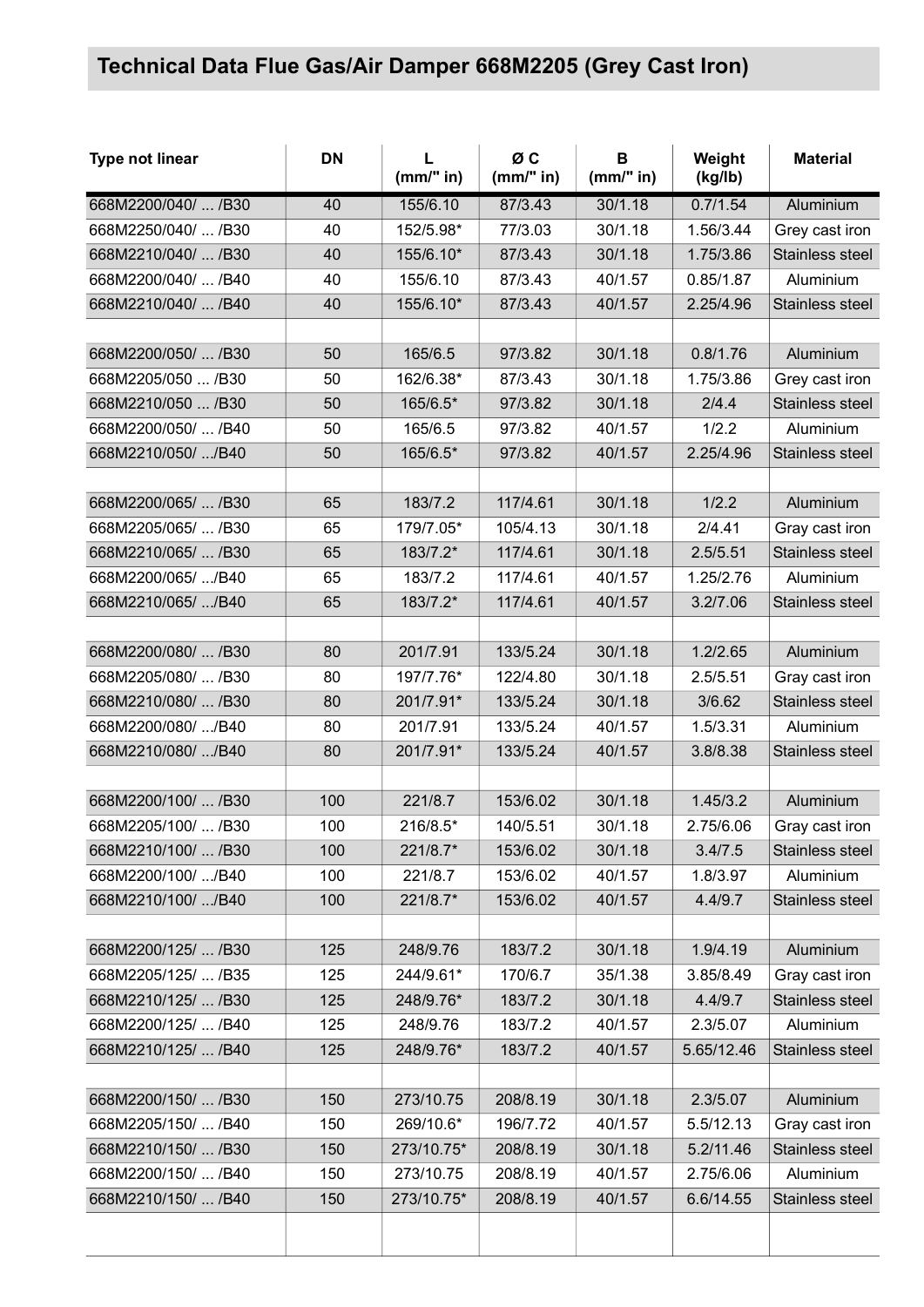| <b>Type not linear</b> | <b>DN</b> | $(mm)$ " in) | ØC.<br>$(mm)$ " in) | В<br>(mm/" in) | Weight<br>(kq/lb) | <b>Material</b> |
|------------------------|-----------|--------------|---------------------|----------------|-------------------|-----------------|
| 668M2200/200/  /B40    | 200       | 324/12.76    | 256/10.08           | 40/1.18        | 4.4/9.70          | Aluminium       |
| 668M2205/200/  /B40    | 200       | 324/12.76*   | 256/10.08           | 40/1.18        | 8.5/18.74         | Grey cast iron  |
| 668M2210/200/  /B40    | 200       | 324/12.76*   | 256/10.08           | 40/1.18        | 10.1/22.27        | Stainless steel |

\* For a temperature range up to 450 °C the dimension increases by 100 mm For a temperature range up to 650 °C the dimension increases by 200 mm

All listed nominal diameters of aluminium or stainless steel are available with reduction.

Ordering example for reduction DN100 to DN80: 668M2200/100/080

#### **Order Information**

#### **Flue Gas/Air Damper Grey Cast Iron up to 450 °C/842 °F**

| <b>Description / Type</b>                                                                                                                                             | Order no. |
|-----------------------------------------------------------------------------------------------------------------------------------------------------------------------|-----------|
| Flue Gas/Air Damper:                                                                                                                                                  | 668M2205  |
| - shaft end squared 11.1x11.1x11.5 mm / 0.44x0.44x0.45" in                                                                                                            |           |
| - for clamping between flanges in acc. to PN6  PN40                                                                                                                   |           |
| - suitable for inlet air / flue gas                                                                                                                                   |           |
| - flow rate non linear                                                                                                                                                |           |
| - valve disc without stop bar                                                                                                                                         |           |
| - sealing of the shaft: NBR                                                                                                                                           |           |
| - operating pressure: max. 500 mbar                                                                                                                                   |           |
| - for the pressure ratings PN10  PN40 the flap is supplied with mounting sleeves as installation aid                                                                  |           |
| Suitable for electric actuator 668M2006, 668M2020, 668M2040 with square socket 11x11 mm / 0.43x0.43" in<br>(IVK11). Incl. installation material and mounting sleeves. |           |
| No separate coupling / console is required. The console is part of the valve.                                                                                         |           |
| As the damper does not have a position indicator, we recommend using an actuator with position indicator.                                                             |           |

| A10 "NTERNAL DIAMETER""                                                      | <b>Selection</b> |
|------------------------------------------------------------------------------|------------------|
| INTERNAL DIAMETER DN40                                                       | 040              |
| INTERNAL DIAMETER DN50                                                       | 050              |
| <b>INTERNAL DIAMETER DN65</b>                                                | 065              |
| <b>INTERNAL DIAMETER DN80</b>                                                | 080              |
| INTERNAL DIAMETER DN100                                                      | 100              |
| <b>INTERNAL DIAMETER DN125</b>                                               | 125              |
| INTERNAL DIAMETER DN150                                                      | 150              |
| INTERNAL DIAMETER DN200                                                      | 200              |
| <b>A20 "REDUCTION"</b>                                                       | <b>Selection</b> |
| Reduced only possible in aluminium or stainless steel!                       |                  |
| <b>A30 "TEMPERATURE RANGE"</b>                                               | <b>Selection</b> |
| -20 ::: +450 °C/-4  842 °F, with temperature barrier, length 100 mm/3.94" in | 450              |
| A40 "SEALING OF THE FLAP DISC"                                               | <b>Selection</b> |
| NON-TIGHT CLOSING, leakage appr. 1 % of Kvs-value 90°                        | $\Omega$         |
| Tight closing only possible in aluminium or stainless steel!                 |                  |